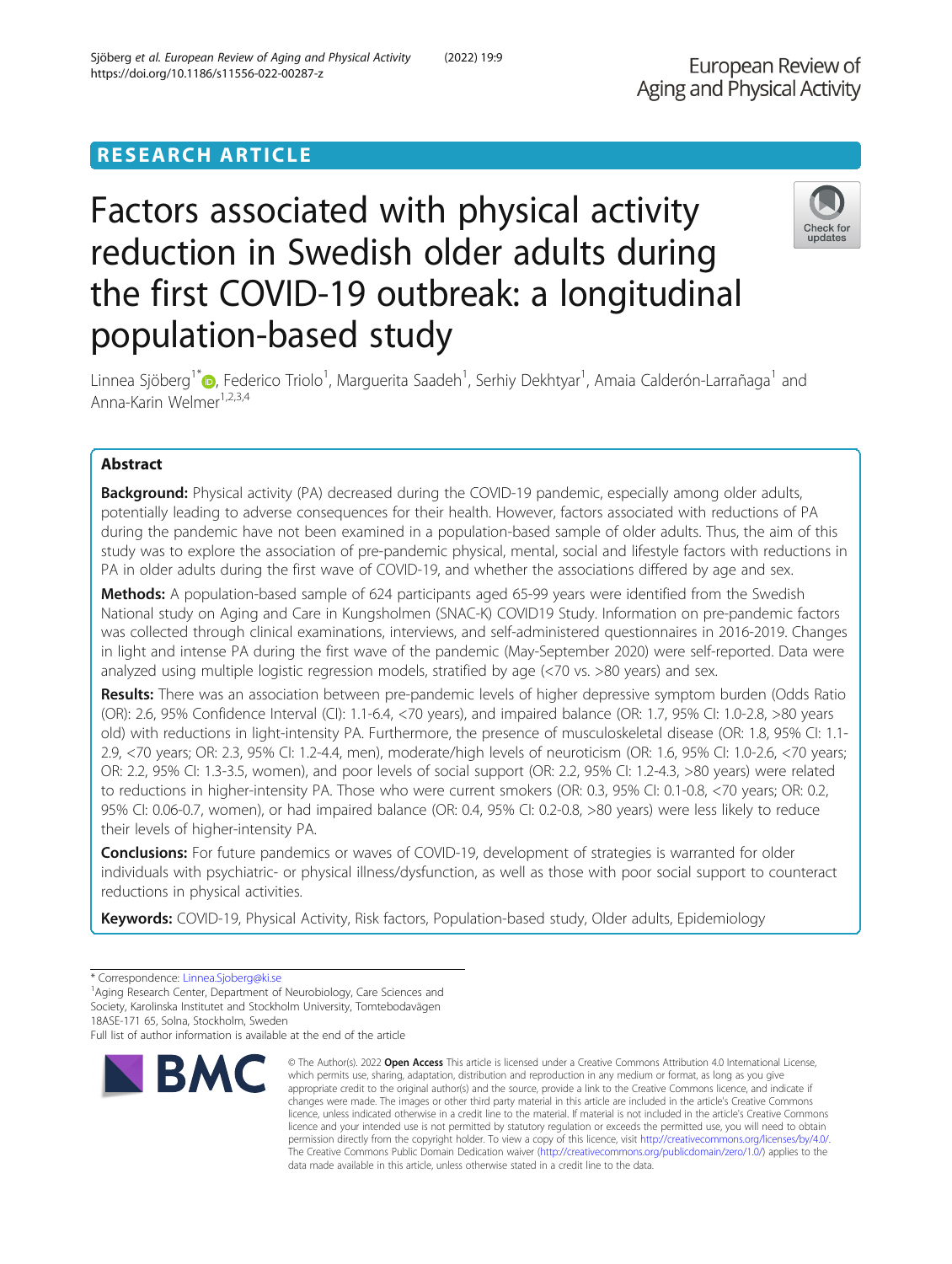# Introduction

The pandemic caused by the novel coronavirus, SARS-CoV-2, has become an extraordinary public health emergency  $[1]$  $[1]$ . It has led to the implementation of strict measures to mitigate the quick spread of the infection and reduce mortality. Swedish authorities relied on high voluntary adherence to the recommendations by the Public Health Agency rather than forcing people to stay at home [[2](#page-8-0)]. The recommendations included social distancing and avoiding physical contact even when having slight symptoms. Older adults were advised to follow stricter social isolation recommendations, as compared to younger individuals [\[3\]](#page-8-0).

Although intended to reduce the morbidity and mortality linked to SARS-CoV-2 infection, such preventive measures may have led to indirect damage like worsening of lifestyle habits and reduced physical activity (PA). Results from an international online survey, which included 1047 individuals from Europe (21%), Africa (40%), Asia (36%), and others (3%), suggested that the social isolation promoted during the COVID-19 outbreak resulted in a 24% reduction of light-, moderate- or vigorous-intensity PA in adults aged 18-55+ years [\[4](#page-8-0)]. Similarly, results from an internet-based survey in a Brazilian sample of volunteers aged 30-48 years found that 36% had reduced their PA levels during the pandemic [[5\]](#page-8-0). Moreover, pandemic-related reductions of PA have also been reported by 34% of older adults (mean age=78 years) who participated in the Finnish Geriatric Intervention Study to Prevent Cognitive Impairment and Disability (FINGER) [[6\]](#page-8-0), as well as by one third of Swedish older adults aged 68+ years in a study from our group [[7\]](#page-9-0). This reduction may impose an important threat to the health of older adults given the well-known protection conferred by PA against chronic diseases and premature death [[8,](#page-9-0) [9\]](#page-9-0), and emphasizes the need to develop strategies to avoid such declines in the older population.

Characterizing the population that may have undergone reductions of PA during the pandemic is crucial for the development of strategies aimed at resuming pre-pandemic levels. Peréz, et al. investigated predictors of PA levels during the first wave of the pandemic in a sample of 98 Spanish frail older adults. They found that individuals with reduced or insufficient PA were more likely to have higher pre-pandemic levels of depressive symptoms, cognitive impairment/dementia, disability, comorbidity, and less social contacts than those who improved or maintained sufficient PA during the first COVID-19 outbreak [[10](#page-9-0)]. Furthermore, the pandemicrelated reduction of PA among older adults in the FIN-GER study was more evident among those who were living alone  $[6]$  $[6]$ .

So far however, factors associated with a reduction of PA levels have not been examined in a population-based sample of older adults. Previous studies have shown that PA levels in the general population of older adults differ according to physical, mental, social and lifestyle factors [[11,](#page-9-0) [12](#page-9-0)]. Thus, the aim of this study was to explore the association of pre-pandemic levels of physical, mental, social and lifestyle factors with PA reduction during the first pandemic outbreak in Swedish older adults. Since previous research shows that PA levels generally decrease with age and that older men are more likely than older women to participate in regular PA [\[13,](#page-9-0) [14](#page-9-0)], we further examined whether the associations differed by age and sex.

# Methods

#### Study population

This study used data from the Swedish National Study on Aging and Care in Kungsholmen (SNAC-K) COVID19 Study (May-September 2020), and the data were linked to the sixth wave of follow-up (2016-2019) in SNAC-K [[15\]](#page-9-0). SNAC-K is a longitudinal study that includes a random sample of older adults from 11 age cohorts (60, 66, 72, 78, 81, 84, 87, 90, 93, 96, and ≥99 years) who live in the Kungsholmen district of Stockholm. The eligible baseline sample included 4590 individuals [[16\]](#page-9-0). Of these, 3363 participated (73.3 %) in the baseline examination in year 2001-2004 and have been followed up regularly every 6 years for those aged ≤72 years and every 3 years for those aged ≥78 years. Additional cohorts were added in 2007-2010 (81-yearolds,  $N=194$ ), 2010-2013 (60-year-olds,  $N=677$ ), and 2013-2016 (81-year-olds, N=195).

All participants eligible for the seventh SNAC-K wave (2019-2021) were invited to participate in a telephone interview between May and September 2020  $(n=1442)$ , when COVID-19 was declared a pandemic [\[17](#page-9-0)] (95% of the interviews were conducted in May and June). Individuals who had previous cognitive or physical difficulties, lived in nursing homes, or who had deceased since the sixth wave of follow-up were excluded from the SNAC-K COVID19 Study  $(n=103)$ , leaving 1339 individuals. Out of these, 108 persons refused to participate or could not be contacted (response rate 91.9%).

Out of the 1231 individuals who participated in the SNAC-K COVID19 Study, 951 had also participated in wave 6 (2016-2019) (age cohorts 66, 81, 84, 87, 90, 93 and ≥96 years). Wave 6 will be referred to as the baseline examination of this study. For the purpose of this study, individuals having a Mini-Mental-State-Examination (MMSE)  $\langle 24 \mid 18 \mid (n=18)$  and those who had a positive COVID-19 test  $(n=8)$  were excluded from the sample. We also excluded persons with missing data regarding the questions on COVID-19 testing  $(n=1)$ , changes in PA levels during the pandemic  $(n=40)$ , or in pre-pandemic factors, i.e., the Montgomery Åsberg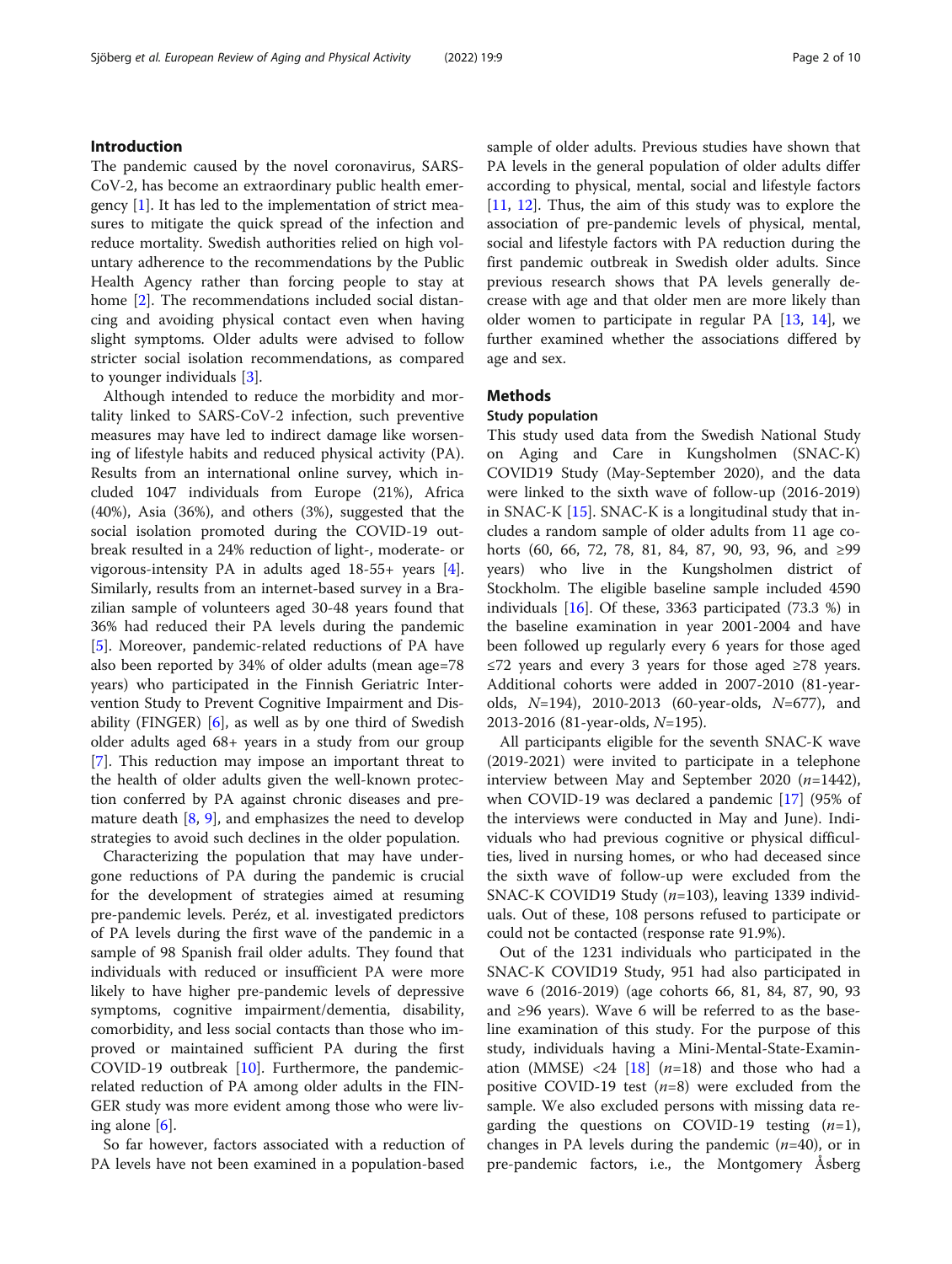Depression Scale (MADRS,  $n=17$ ) [\[19](#page-9-0)], social network  $(n=87)$ , physical functioning  $(n=82)$ , lifestyle factors  $(n=81)$ 29), or personality traits  $(n=45)$ , leaving 624 individuals for the analyses.

Informed written consent was collected directly from each participant. The Regional Ethics Review Board in Stockholm has approved all phases of the SNAC-K study, as well as the SNAC-K COVID19 study (dnr: 2020-02497).

# Data collection

During the baseline examination, information was collected through clinical examinations, nurse interviews, self-administered questionnaires, and cognitive tests administered by physicians, nurses, and psychologists. Information on physical health and behavioral conditions during the COVID-19 pandemic were obtained by trained nurses through telephone interview, following standard protocols.

# **Outcome**

During the telephone interview, a nurse asked the participants whether they had changed their levels of light- or higher-intensity PA during the pandemic, as compared to their pre-pandemic levels (before March 2020). Light PA included walking, short bike rides, light gymnastics, and golfing. Higher-intensity PA included activities such as jogging, brisk long walks or bike rides, heavy gardening, intense gymnastics, long distance skating, skiing, or swimming. The response alternatives were "more", "the same/no change", or "less". Since the focus of this study was to investigate PA reductions during the pandemic, and given that the proportion of those engaging in increased PA levels was the smallest group in the total sample (increases in light PA=21% and in intense PA= 10%), PA was categorized as a reduction in PA ("less") versus no reduction ("more or the same/no change") in light or intense PA levels, respectively.

# Exposures

The exposures were assessed during the baseline examination in 2016-2019.

## Social network

Both quantity and quality of social network were measured. For social connections (quantity), questions on marital status, cohabitation status, parenthood, friendships, social network size, and frequency of direct contacts with children, parents, neighbors, and friends were included. Social support (quality) was assessed by the following items: reported satisfaction with the abovementioned contacts, perceived material and psychological support, sense of affinity with association members, relatives, and living area, and being part of a group of friends. The overall scores for each variable were transformed into z-scores [\[20\]](#page-9-0), and categorized according to the median as poor (below median) versus good (median or above).

# Chronic somatic and mental diseases

Disease diagnoses were coded based on the International Classification of Diseases Tenth Revision (ICD-10) [\[21](#page-9-0)], and further operationalized according to a methodology described previously [\[22](#page-9-0)]. For the purpose of this study, 23 chronic cardiovascular, musculoskeletal, and neuropsychiatric diseases were included given their major contribution to functional impairment and disability [\[23](#page-9-0)], and their tendency to cluster together into recognized multimorbidity patterns [\[24](#page-9-0)]. The specific conditions considered were: 1) cardiovascular disease, i.e., ischemic heart disease, heart failure, atrial fibrillation, cerebrovascular diseases, cardiac valve diseases, bradycardias or conduction diseases, peripheral vascular disease, and other cardiovascular diseases; 2) musculoskeletal disease, i.e., dorsopathies, inflammatory arthropathies, osteoarthritis and other degenerative joint diseases, osteoporosis, and other musculoskeletal and joint diseases; and 3) neuropsychiatric disease, i.e., dementia, neurotic or stress-related and somatoform diseases, migraine and facial pain syndromes, peripheral neuropathy, Parkinson or parkinsonism, epilepsy, schizophrenia and delusional diseases, multiple sclerosis, other psychiatric or behavioral diseases, and other neurological diseases. The presence of cardiovascular, musculoskeletal, or neuropsychiatric diseases were categorized as having any versus having no disease.

Global cognition was measured using the Mini-Mental State Examination (MMSE) and was classified as MMSE scores of 24-27 versus 28-30. The Montgomery-Åsberg Depression Rating Scale (MADRS) was used to assess depressive symptoms [[19\]](#page-9-0). The 10-item MADRS has a maximum score of 60 and the cut-off for depressive symptoms was  $>6$  [[25\]](#page-9-0).

#### Physical functioning

The chair stand test was performed by asking participants to raise up from a chair five times as fast as possible, without using their arms, and the results were expressed in seconds. Walking speed at a normal pace was assessed over 6 m or 2.44 m, depending on the participants' ability and the location of the test, and presented in meters per seconds (m/s). Balance was assessed using the one-leg balance test where participants were asked to stand twice on each leg up to 60 seconds, with their eyes open. Impaired mobility was defined as a walking speed <0.8 meter/seconds  $[26]$  $[26]$  $[26]$ , impaired muscle strength as a chair stand time ≥17 seconds [[27\]](#page-9-0), and impaired balance as a single leg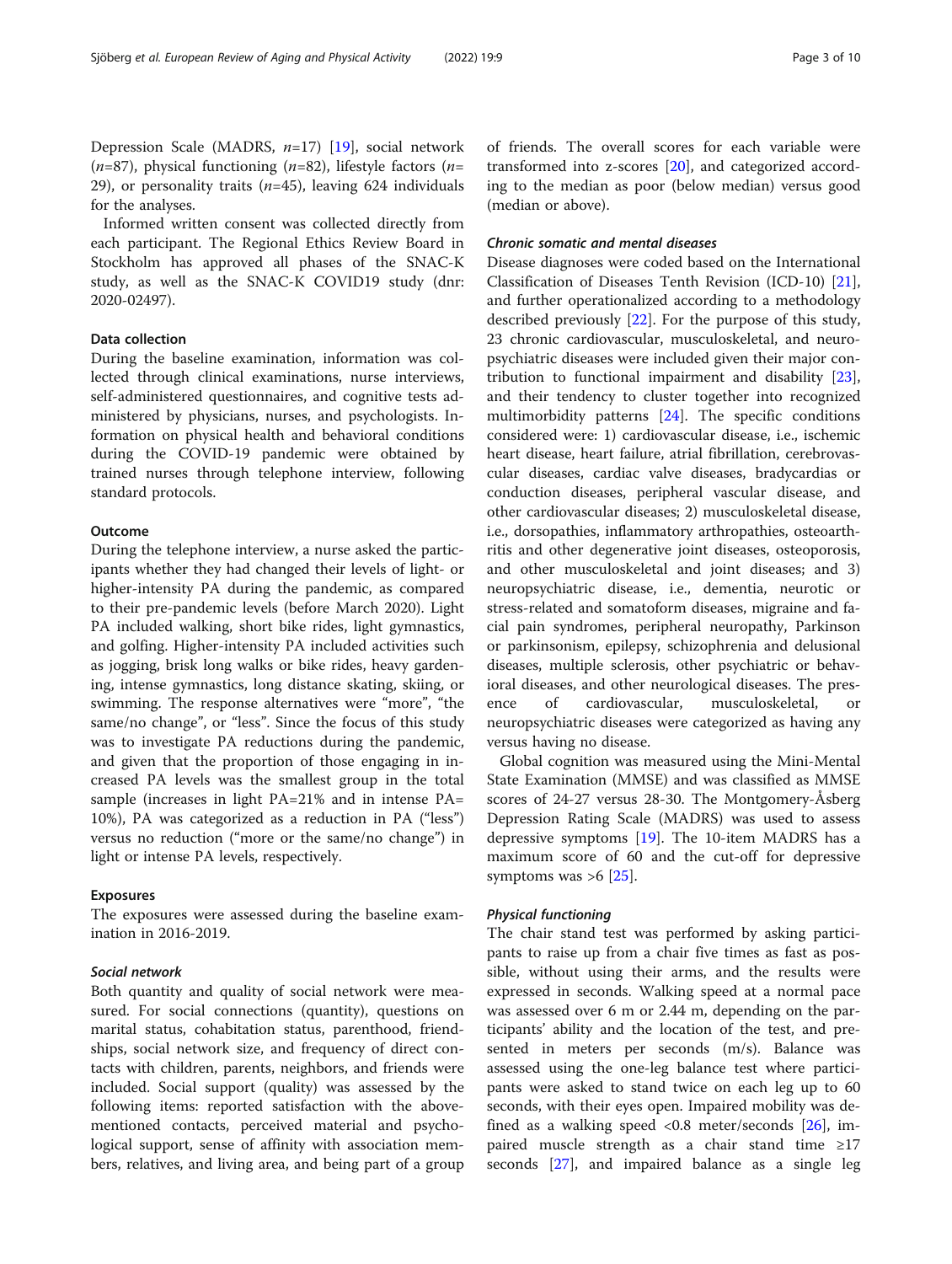standing time  $\leq$ 5 seconds [\[28](#page-9-0)]. Participants who were unable to perform a test due to severe physical limitations were categorized as having impaired function in that test [\[29](#page-9-0)].

#### Lifestyle factors

Smoking was categorized as being a smoker versus nonsmoker. Alcohol consumption was obtained according to the frequency and amount consumed and was classified as none/occasional, light to moderate (1-14 drinks per week for men and 1-7 drinks per week for women), or heavy (>14 drinks per week for men or >7 drinks per week for women) [\[30](#page-9-0)]. Body Mass Index (BMI) was classified as underweight (<20 kg/m<sup>2</sup>), normal weight (≥20-< 25 kg/m<sup>2</sup>), or overweight/obesity ( $\geq$ 25 kg/m<sup>2</sup>) [\[31](#page-9-0)]. For the analyses, alcohol consumption was dichotomized as no/occasional or heavy versus light to moderate, and BMI as underweight or overweight/obesity versus normal weight since these subcategories were similarly associated with reductions in PA. This dichotomization is further supported by the literature since studies have found J-shaped associations of alcohol consumption and BMI with adverse health outcomes in older age [[32](#page-9-0)–[34\]](#page-9-0).

# Personality traits

The personality traits of neuroticism, extraversion, and openness to experience were obtained using a 36 item from short version of the NEO Five-Factor Inventory (NEO-FFI). The scores were transferred into z-scores and categorized as follows: neuroticism as moderate or high versus low, and extraversion or openness to experience as low versus moderate or high [\[35](#page-9-0)].

#### Covariates

#### Demographic factors

Demographic factors included age, sex, and education. Education refers to the highest level of education achieved and was classified as elementary, high school, or university. For the analyses, education was dichotomized as having high school or less versus more than high school education since elementary and high school education were similarly associated with reductions in PA.

#### Physical activity at baseline

Light or intense PA in the 12 months prior to baseline was assessed by self-report. Light and intense PA were equally defined in the pre-pandemic baseline interview and the COVID-19 telephone interview. The answers for light and intense PA were combined and categorized as follows: insufficient levels of PA (less than weekly engagement in light and intense exercise) versus sufficient levels (engagement in light or/and intense exercise several days per week or more) [[36](#page-9-0)].

#### Statistical analyses

Differences in the proportions of the baseline characteristics by age and sex were evaluated using Chi-Square tests for categorical data. For continuous data, Mann-Whitney U tests were used because of the skewed distributions. Multiple logistic regression models were used to examine the associations between pre-pandemic levels of physical, mental, social, and lifestyle-related factors with light and intense PA reduction during the pandemic. First, each potential risk factor was entered separately, adjusting for age, sex, and education. Second, analyses were performed to examine the multiplicative interaction between each potential risk factor with age and sex. Third, all risk factors associated with a reduction in PA with P-values <0.1 were entered in multiple regression models using a backward selection procedure. There was no multicollinearity between the exposure variables as the variance inflation factors (VIFs) were <4. For all statistical tests, *P*-values ≤0.05 were considered statistically significant, and all statistical tests were twotailed. The statistical analyses were performed using SPSS 26.

#### Sensitivity analyses

To further explore the independent effect of the prepandemic risk factors on PA reduction during the pandemic, baseline PA were additionally adjusted for in the fully adjusted models.

#### Results

Baseline characteristics and comparisons of these characteristics by age (<70 years vs. >80 years) and sex are presented in Table [1.](#page-4-0) During the pandemic, 23.1% of those aged <70 years and 36.8% of those >80 years reported a reduction in light PA, while 36.3% of persons aged <70 years and 22.0% of those >80 years reported a reduction in higher-intensity PA (P≤0.001). Across sexes, 32.4% of women and 22.7% of men reported reductions in light PA ( $P \le 0.05$ ). There were no differences in higher-intensity PA reductions between women and men (P=0.97) (data not shown).

Missing value analyses showed that those with missing data  $(n=301)$  were older, more likely to have any musculoskeletal disease or lower MMSE scores at baseline, as compared to the analytical sample  $(n=624)$ . However, those in the analytical sample were more likely to report reductions in intense PA during the pandemic  $(P \le 0.05)$ . No differences were found for sex, educational levels, presence of any cardiovascular or neuropsychiatric diseases at baseline, or reduction in light PA during the pandemic between the analytical- and missing value samples ( $P \geq 0.05$ , data not shown).

There were significant interactions  $(P<0.05)$  between age (<70 vs >80 years) and having any musculoskeletal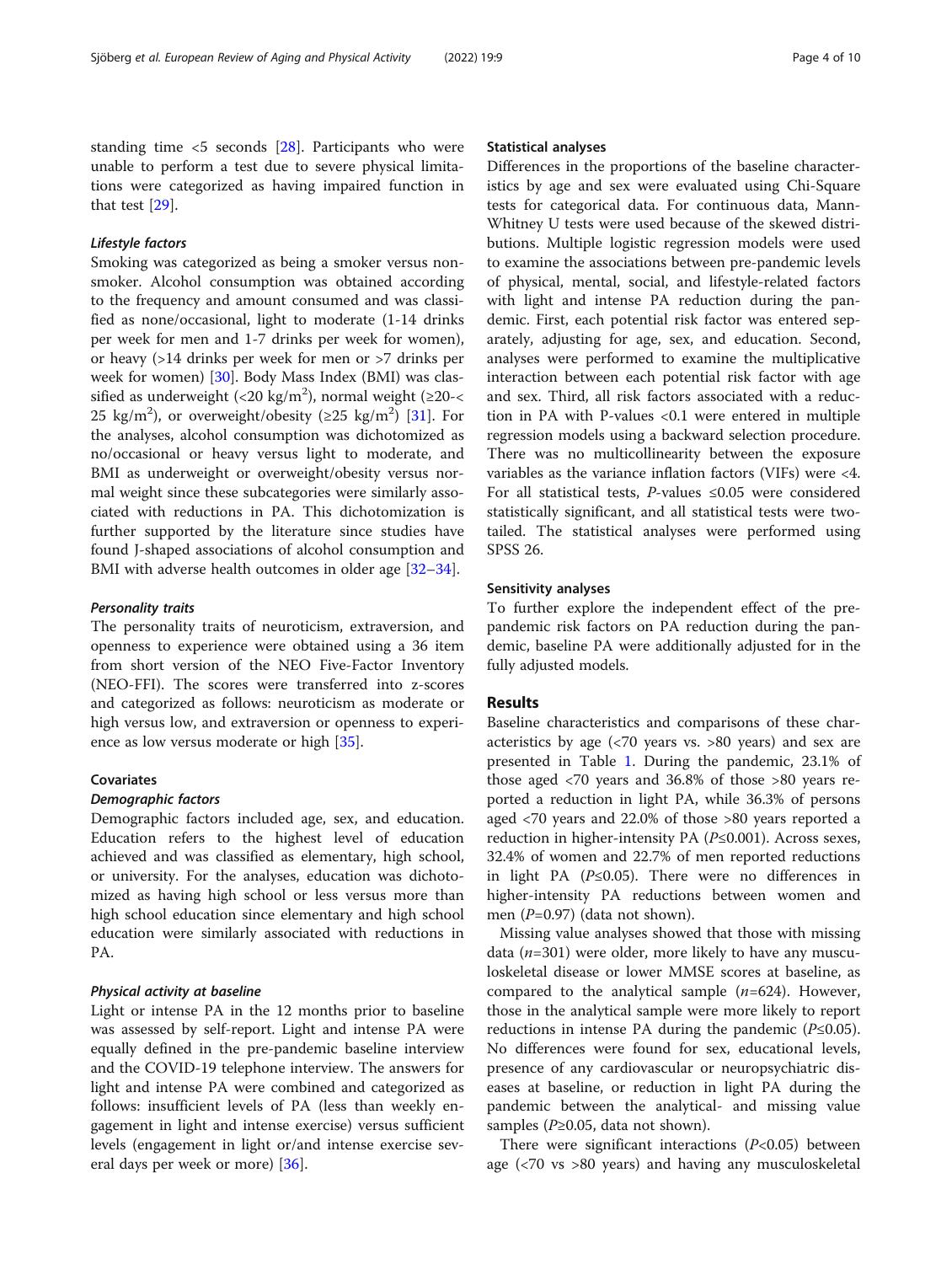# <span id="page-4-0"></span>Table 1 Baseline characteristics of the participants by age and sex, N=624

|                                                                              | <70 years<br>$n = 347$ | >80 years<br>$n = 277$ | P-value <sup>a</sup> | Women<br>$n = 413$ | Men<br>$n = 211$ | P-value <sup>a</sup> |
|------------------------------------------------------------------------------|------------------------|------------------------|----------------------|--------------------|------------------|----------------------|
|                                                                              | n (%)                  | n(%)                   |                      | n (%)              | n (%)            |                      |
| Age, median (min-max)                                                        | 66.1 (65.9-68.4)       | 84.0 (80.9-99.2)       | $<$ 0.001 $^{\rm b}$ | 66.7 (65.9-99.2)   | 66.5 (65.9-96.1) | $0.325^b$            |
| Sex                                                                          |                        |                        |                      |                    |                  |                      |
| Women                                                                        | 225 (64.8)             | 188 (67.9)             | 0.427                |                    |                  |                      |
| <b>Education</b>                                                             |                        |                        |                      |                    |                  |                      |
| High school or less                                                          | 112 (32.3)             | 146 (52.7)             | < 0.001              | 188 (45.5)         | 70 (33.2)        | 0.003                |
| Social network                                                               |                        |                        |                      |                    |                  |                      |
| Poor social support (< median)                                               | 155 (44.7)             | 157 (56.7)             | 0.003                | 194 (47.0)         | 118 (55.9)       | 0.034                |
| Poor social connection (< median)                                            | 158 (45.5)             | 154 (55.6)             | 0.012                | 216 (52.3)         | 96 (45.5)        | 0.108                |
| Somatic diseases                                                             |                        |                        |                      |                    |                  |                      |
| Any cardiovascular disease                                                   | 42 (12.1)              | 118 (42.6)             | < 0.001              | 88 (21.3)          | 72 (34.1)        | < 0.001              |
| Any musculoskeletal disease                                                  | 146 (42.1)             | 206 (74.4)             | < 0.001              | 237 (57.4)         | 115(54.5)        | 0.492                |
| <b>Mental diseases</b>                                                       |                        |                        |                      |                    |                  |                      |
| Any neuropsychiatric disease                                                 | 58 (16.7)              | 55 (19.9)              | 0.311                | 83 (20.1)          | 30 (14.2)        | 0.071                |
| $MMSEc$ cut-off $<$ 28                                                       | 22(6.3)                | 74 (26.7)              | < 0.001              | 59 (14.3)          | 37 (17.5)        | 0.287                |
| $MADRSd cut-off > 6$                                                         | 23(6.6)                | 29 (10.5)              | 0.085                | 40 (9.7)           | 12(5.7)          | 0.087                |
| <b>Physical functioning</b>                                                  |                        |                        |                      |                    |                  |                      |
| Impaired mobility (< 0.8 m/seconds)                                          | 7(2.0)                 | 70 (25.3)              | < 0.001              | 62 (15.0)          | 15(7.1)          | 0.005                |
| Impaired balance $(< 5$ seconds)                                             | 27(7.8)                | 159 (57.4)             | < 0.001              | 122 (29.5)         | 64 (30.3)        | 0.838                |
| Impaired strength ( $\geq$ 17 seconds)                                       | 15(4.3)                | 91 (32.9)              | < 0.001              | 72 (17.4)          | 34 (16.1)        | 0.678                |
| Lifestyle factors                                                            |                        |                        |                      |                    |                  |                      |
| Current smoker                                                               | 35 (10.1)              | 9(3.2)                 | < 0.001              | 25(6.1)            | 19 (9.0)         | 0.173                |
| No/occasional or heavy alcohol consumption                                   | 115(33.1)              | 132 (47.7)             | < 0.001              | 204 (49.4)         | 43 (20.4)        | < 0.001              |
| Under- or overweight (BMI <sup>e</sup> < 20 or $\geq$ 25 kg/m <sup>2</sup> ) | 189 (54.5)             | 163 (58.8)             | 0.273                | 224 (54.2)         | 128 (60.7)       | 0.126                |
| Personality                                                                  |                        |                        |                      |                    |                  |                      |
| High/moderate neuroticism                                                    | 200 (57.6)             | 159 (57.4)             | 0.953                | 254 (61.5)         | 105 (49.8)       | 0.005                |
| Low extraversion                                                             | 84 (24.2)              | 65 (23.5)              | 0.829                | 93 (22.5)          | 56 (26.5)        | 0.265                |
| Low openness to experience                                                   | 132 (38.0)             | 72 (26.0)              | 0.001                | 119 (28.8)         | 85 (40.3)        | 0.004                |
| Physical activity (PA) <sup>f</sup>                                          |                        |                        |                      |                    |                  |                      |
| Insufficient PA                                                              | 27(7.8)                | 55 (20.4)              | < 0.001              | 52 (12.7)          | 30 (14.4)        | 0.562                |

Data are presented as the number of cases (n), the proportion (%), or the median with minimum to maximum range.<sup>a</sup> Comparisons of characteristics between those aged <70 years and >80 years and women and men using Chi-Square tests and <sup>b</sup> Mann Whitney U tests. Abbreviations: <sup>c</sup> Mini-Mental State Examination, <sup>d</sup> The Montgomery-Åsberg Depression Rating Scale, <sup>e</sup> Body Mass Index. <sup>f</sup> Missing data for 8 persons.

disease, and BMI (under- or overweight vs normal weight) with reductions in intense PA, and marginally significant interactions ( $P > 0.05$  and  $\langle 0.1 \rangle$  between age ( $\langle$ 70 vs >80 years) and depressive symptoms (MADRS >6 vs ≤6), and alcohol consumption (no/occasional or heavy vs light-moderate) with reductions in light PA. Moreover, there were significant interactions between sex and having any neuropsychiatric disease, and marginally significant interactions between sex and depressive symptoms (MADRS >6 vs  $\leq 6$ ), neuroticism (high/average vs low), and openness to experience (low vs high/average) with a reduction in light PA, as well as for any musculoskeletal disease, and neuroticism (high/average vs low) with reductions in intense PA (Supplementary Table [1](#page-8-0)). Therefore, further analyses were performed stratified by age and sex.

Table [2](#page-5-0) shows the association between each prepandemic factor at baseline and reductions in light and intense PA during the COVID-19 pandemic by age. All models were adjusted for age, sex, and education. Among those aged <70 years, higher depressive symptoms scores were associated with a reduction in lightintensity PA (OR: 2.8, 95% CI: 1.1-6.7). Moreover, the presence of any musculoskeletal disease was related to an increased risk of reduction in higher-intensity PA (OR: 2.0, 95% CI: 1.3-3.1), while those who were current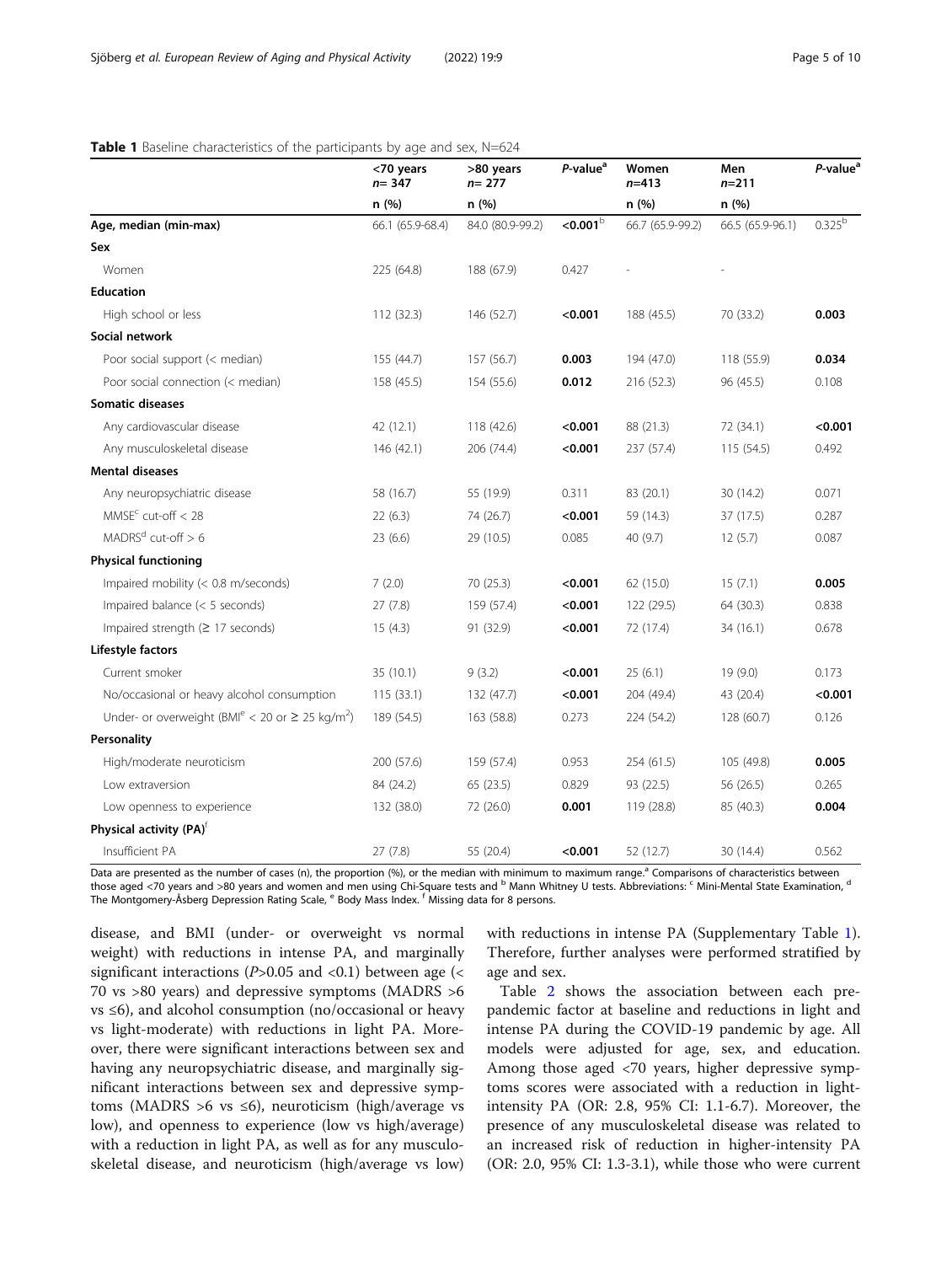<span id="page-5-0"></span>

| Table 2 Adjusted odds ratios (OR) <sup>a</sup> with 95% confidence intervals (95% CI) for the association between pre-pandemic factors at |  |
|-------------------------------------------------------------------------------------------------------------------------------------------|--|
| baseline and reduction in physical activity (PA) during the COVID-19 pandemic by age and intensity of PA, $N=624$                         |  |

|                                                        | <b>Reduction in light PA</b>               |                         |       |                                                    |                          |       | <b>Reduction in intense PA</b>                        |                          |       |                                           |                      |         |
|--------------------------------------------------------|--------------------------------------------|-------------------------|-------|----------------------------------------------------|--------------------------|-------|-------------------------------------------------------|--------------------------|-------|-------------------------------------------|----------------------|---------|
|                                                        | <70 years<br>n=347                         |                         |       | >80 years<br>$n = 277$                             |                          |       | <70 years<br>n=347                                    |                          |       | >80 years<br>$n = 277$                    |                      |         |
|                                                        | Reducers/<br>non-<br>reducers <sup>b</sup> | <b>OR</b><br>(95%<br>CI |       | P-value Reducers/<br>non-<br>reducers <sup>b</sup> | <b>OR</b><br>(95%<br>CI  |       | P-value Reducers/ OR<br>non-<br>reducers <sup>b</sup> | (95%<br>CI)              |       | P-value Reducers/ OR<br>non-<br>reducersb | (95%<br>CI)          | P-value |
| Social network                                         |                                            |                         |       |                                                    |                          |       |                                                       |                          |       |                                           |                      |         |
| Poor social<br>support                                 | 37/118                                     | 1.1<br>$(0.7 - 1.9)$    | 0.625 | 56/101                                             | 0.9<br>$(0.5 - 1.5)$     | 0.663 | 58/97                                                 | 1.1<br>$(0.7 - 1.7)$     | 0.743 | 41/116                                    | 1.9<br>$(1.0 - 3.6)$ | 0.036   |
| Poor social<br>connection                              | 37/121                                     | 1.0<br>$(0.6 - 1.7)$    | 0.916 | 64/90                                              | 1.5<br>$(0.9 - 2.6)$     | 0.107 | 50/108                                                | 0.7<br>$(0.4 - 1.0)$     | 0.078 | 33/121                                    | 0.9<br>$(0.5 - 1.7)$ | 0.861   |
| <b>Somatic diseases</b>                                |                                            |                         |       |                                                    |                          |       |                                                       |                          |       |                                           |                      |         |
| Any<br>cardiovascular<br>disease                       | 14/28                                      | 2.0<br>$(1.0 - 4.1)$    | 0.061 | 46/72                                              | 1.3<br>$(0.8 - 2.2)$     | 0.331 | 13/29                                                 | 0.8<br>$(0.4-1.6)$       | 0.501 | 23/95                                     | 0.8<br>$(0.5 - 1.6)$ | 0.585   |
| Any<br>musculoskeletal<br>disease                      | 34/112                                     | $1.0(0.6 -$<br>1.7)     | 0.876 | 78/128                                             | $1.1(0.6 -$<br>2.0)      | 0.654 | 66/80                                                 | 2.0<br>$(1.3 - 3.1)$     | 0.003 | 44/162                                    | $0.9(0.5 -$<br>1.8)  | 0.798   |
| <b>Mental diseases</b>                                 |                                            |                         |       |                                                    |                          |       |                                                       |                          |       |                                           |                      |         |
| Any<br>neuropsychiatric<br>disease                     | 14/44                                      | 1.0<br>$(0.5 - 2.0)$    | 0.893 | 20/35                                              | 0.9<br>$(0.5 - 1.8)$     | 0.860 | 21/37                                                 | 1.0<br>$(0.6 - 1.8)$     | 0.987 | 15/40                                     | 1.3<br>$(0.7 - 2.7)$ | 0.412   |
| MMSE <sup>d</sup> < 28                                 | 3/19                                       | 0.5<br>$(0.2 - 1.9)$    | 0.332 | 24/50                                              | 0.8<br>$(0.4 - 1.4)$     | 0.365 | 5/17                                                  | 0.5<br>$(0.2 - 1.4)$     | 0.186 | 13/61                                     | 0.7<br>$(0.3 - 1.4)$ | 0.314   |
| MADRS <sup>e</sup> > 6                                 | 10/13                                      | 2.8<br>$(1.1 - 6.7)$    | 0.023 | 10/19                                              | 0.8<br>$(0.4-1.9)$       | 0.686 | 9/14                                                  | 1.1<br>$(0.4 - 2.6)$     | 0.864 | 6/23                                      | 1.0<br>$(0.4 - 2.6)$ | 0.990   |
| <b>Physical functioning</b>                            |                                            |                         |       |                                                    |                          |       |                                                       |                          |       |                                           |                      |         |
| Impaired<br>mobility                                   | 2/5                                        | 1.2<br>$(0.2 - 6.7)$    | 0.799 | 26/44                                              | 0.9<br>$(0.5 - 1.7)$     | 0.758 | 1/6                                                   | 0.2<br>$(0.03 - 2.1)$    | 0.198 | 11/59                                     | 0.7<br>$(0.3 - 1.5)$ | 0.337   |
| Impaired<br>balance                                    | 8/19                                       | 1.4<br>$(0.6 - 3.5)$    | 0.422 | 66/93                                              | 1.7<br>$(1.0 - 2.8)$     | 0.051 | 10/17                                                 | 1.0<br>$(0.4 - 2.2)$     | 0.937 | 25/134                                    | 0.5<br>$(0.3 - 0.9)$ | 0.016   |
| Impaired<br>strength                                   | 4/11                                       | 1.3<br>$(0.4 - 4.2)$    | 0.671 | 35/56                                              | 1.1<br>$(0.6 - 1.9)$     | 0.773 | 5/10                                                  | 0.8<br>$(0.3 - 2.6)$     | 0.765 | 15/76                                     | 0.7<br>$(0.4 - 1.4)$ | 0.319   |
| Lifestyle factors                                      |                                            |                         |       |                                                    |                          |       |                                                       |                          |       |                                           |                      |         |
| Current smoker                                         | 8/27                                       | 1.0<br>$(0.4 - 2.3)$    | 0.999 | 0/9                                                | $\lrcorner^{\mathsf{C}}$ |       | 6/29                                                  | 0.3<br>$(0.1 - 0.8)$     | 0.011 | 2/7                                       | 0.9<br>$(0.2 - 4.8)$ | 0.948   |
| No/occasional or 34/81<br>heavy alcohol<br>consumption |                                            | 1.6<br>$(0.9 - 2.7)$    | 0.094 | 46/86                                              | 0.7<br>$(0.4-1.2)$       | 0.219 | 38/77                                                 | 0.8<br>$(0.5 - 1.2)$     | 0.257 | 25/107                                    | 0.7<br>$(0.4 - 1.3)$ | 0.310   |
| Under- or<br>overweight                                | 49/140                                     | 1.5<br>$(0.9 - 2.6)$    | 0.112 | 64/99                                              | 1.3<br>$(0.8 - 2.2)$     | 0.273 | 76/113                                                | 1.4<br>$(0.9 - 2.3)$     | 0.108 | 31/132                                    | 0.6<br>$(0.3 - 1.1)$ | 0.097   |
| Personality                                            |                                            |                         |       |                                                    |                          |       |                                                       |                          |       |                                           |                      |         |
| High/moderate<br>neuroticism                           | 47/153                                     | 1.0<br>$(0.6 - 1.7)$    | 0.860 | 63/96                                              | 1.2<br>$(0.7 - 2.1)$     | 0.411 | 81/119                                                | 1.6<br>$(1.0 - 2.5)$     | 0.052 | 40/119                                    | 1.8<br>$(0.9 - 3.3)$ | 0.076   |
| Low<br>extraversion                                    | 24/60                                      | 1.5<br>$(0.9 - 2.7)$    | 0.141 | 23/42                                              | 0.9<br>$(0.5 - 1.7)$     | 0.819 | 27/57                                                 | $0.8\,$<br>$(0.5 - 1.3)$ | 0.346 | 16/49                                     | 1.2<br>$(0.6 - 2.3)$ | 0.631   |
| Low openness<br>to experience                          | 31/101                                     | 1.0<br>$(0.6 - 1.8)$    | 0.879 | 26/46                                              | 1.0<br>$(0.6 - 1.9)$     | 0.892 | 50/82                                                 | 1.1<br>$(0.7 - 1.7)$     | 0.808 | 15/57                                     | 0.9<br>$(0.4 - 1.8)$ | 0.743   |

 $^{\rm a}$  Controlled for age, sex and education in all analyses,  $^{\rm b}$  Number of reducers/non-reducers for each risk factor,  $^{\rm c}$  0 persons in this category: reduced light PA and current smoker. Abbreviations: <sup>d</sup> Mini-Mental State Examination, <sup>e</sup> The Montgomery-Åsberg Depression Rating Scale.

smokers were less likely to reduce their levels of higherintensity PA (OR: 0.3, 95% CI: 0.1-0.8). A marginally significant association between high/moderate levels of neuroticism and an increased risk of reduction in higher-intensity PA (OR: 1.6, 95% CI: 1.0-2.5, P=0.052) was also detected.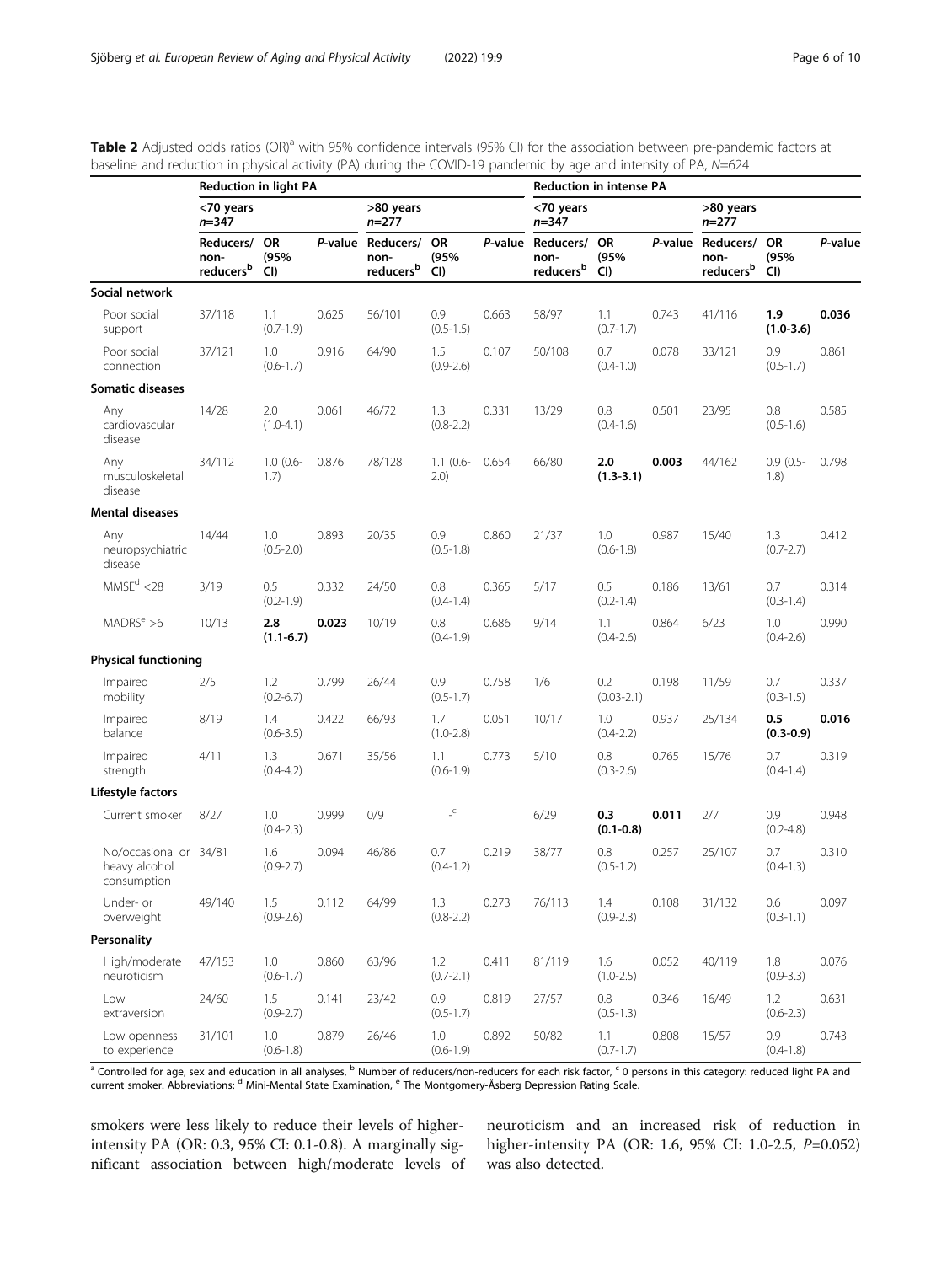For individuals aged >80 years, there was a marginally significant association between having impaired balance and an increased risk of reduction in light PA (OR: 1.7, 95% CI: 1.0-2.8, P=0.051). Also, pre-pandemic levels of poor social support were related with a reduction in higher-intensity PA (OR: 1.9, 95% CI: 1.0-3.6), while those having impaired balance were less likely to reduce their levels of higher-intensity PA (OR: 0.5, 95% CI: 0.3- 0.9).

For women, there were no statistically significant associations with reductions in light PA, but high/moderate levels of neuroticism were associated with reductions in intense PA (OR: 2.0, 95% CI: 1.3-3.3). Moreover, those with impaired balance (OR: 0.5, 95% CI: 0.3-1.0) or current smokers (OR: 0.2, 95% CI: 0.06-0.7) were less likely to reduce their levels of intense PA.

For men, higher depressive burden was associated with reductions in light PA (OR: 3.4, 95% CI: 1.0-11.3), and having any musculoskeletal disease (OR: 2.3, 95% CI: 1.2-4.4) were associated with reductions in intense PA (Supplementary Table [2\)](#page-8-0).

Table 3 and Supplementary Table [3](#page-8-0) shows the fully adjusted models for the associations between prepandemic factors and reductions in light and intense PA during the pandemic by age and sex. All the results remained from the basic adjusted models except for the association between impaired balance and intense PA among women (OR: 0.6, 95% CI: 0.3-1.0, P=0.07), and higher depressive burden and reductions in light PA among men (OR: 2.7, 95% CI: 0.8-9.5, P=0.12), which were attenuated.

Sensitivity analyses were performed to investigate whether baseline PA levels influenced the main findings. When controlling for baseline PA, all the results remained for those <70 years of age. For individuals aged >80 years, all results remained except for the association with reduction in light PA where the association with impaired balance was attenuated (1.6, 95% CI: 0.9-2.7,  $P=0.10$ ).

# **Discussion**

In this urban population of older adults aged 65-99 years old, we found an association between pre-pandemic levels of higher depressive symptom burden (<70 years old), and impaired balance (>80 years old) with reductions in light-intensity PA during the first wave of the pandemic. Moreover, the pre-pandemic presence of any musculoskeletal disease (<70 years and men), higher levels of neuroticism, being a non-smoker (<70 years old and women), poor levels of social support, or having a good balance (>80 years old) were associated with reductions in higher-intensity PA during the pandemic.

| Table 3 Final multiadjusted odds ratios (OR) with 95% confidence intervals (95% CI) for the association between pre-pandemic   |  |  |  |  |
|--------------------------------------------------------------------------------------------------------------------------------|--|--|--|--|
| factors at baseline and reduction in physical activity (PA) during the COVID-19 pandemic by age and intensity of PA, $N=624^a$ |  |  |  |  |

|                                            | <b>Reduction in light PA</b> |         | <b>Reduction in intense PA</b> |       |                          |         |                      |       |
|--------------------------------------------|------------------------------|---------|--------------------------------|-------|--------------------------|---------|----------------------|-------|
|                                            | <70 years<br>$n = 347$       |         | >80 years<br>$n = 277$         |       | <70 years<br>$n = 347$   |         | >80 years<br>$n=277$ |       |
|                                            | OR (95% CI)                  | P-value | OR (95% CI) P-value            |       | OR (95% CI)              | P-value | OR (95% CI) P-value  |       |
| Social network                             |                              |         |                                |       |                          |         |                      |       |
| Poor social support                        |                              |         |                                |       |                          |         | $2.2(1.2-4.3)$       | 0.016 |
| Poor social connection                     |                              |         | $\overline{\phantom{a}}$       |       | $0.7(0.4-1.1)$           | 0.143   | ÷,                   |       |
| <b>Somatic diseases</b>                    |                              |         |                                |       |                          |         |                      |       |
| Any cardiovascular disease                 | $2.0(0.9-4.1)$               | 0.071   | $\overline{\phantom{a}}$       |       | $\overline{\phantom{a}}$ |         |                      |       |
| Any musculoskeletal disease                |                              |         | -                              |       | $1.8(1.1-2.9)$           | 0.011   | ÷,                   |       |
| <b>Mental diseases</b>                     |                              |         |                                |       |                          |         |                      |       |
| $MADRS^b > 6$                              | $2.6(1.1-6.4)$               | 0.033   |                                |       |                          |         |                      |       |
| <b>Physical functioning</b>                |                              |         |                                |       |                          |         |                      |       |
| Impaired balance                           |                              |         | $1.7(1.0-2.8)$                 | 0.051 | ٠                        |         | $0.4(0.2-0.8)$       | 0.009 |
| Lifestyle factors                          |                              |         |                                |       |                          |         |                      |       |
| Current smoker                             |                              |         |                                |       | $0.3(0.1-0.8)$           | 0.017   |                      |       |
| No/occasional or heavy alcohol consumption | $1.5(0.9-2.7)$               | 0.121   | $\overline{\phantom{a}}$       |       |                          |         |                      |       |
| Under- or overweight                       |                              |         |                                |       |                          |         | $0.6(0.3-1.1)$       | 0.110 |
| Personality                                |                              |         |                                |       |                          |         |                      |       |
| High/moderate neuroticism                  |                              |         |                                |       | $1.6(1.0-2.6)$           | 0.052   | $1.6(0.9-3.1)$       | 0.130 |

<sup>a</sup> Final multiadjusted models from backward elimination procedure with a <0.1 p-value significance limit. Controlled for age, sex and education in all analyses. Abbreviations: <sup>b</sup> The Montgomery-Åsberg Depression Rating Scale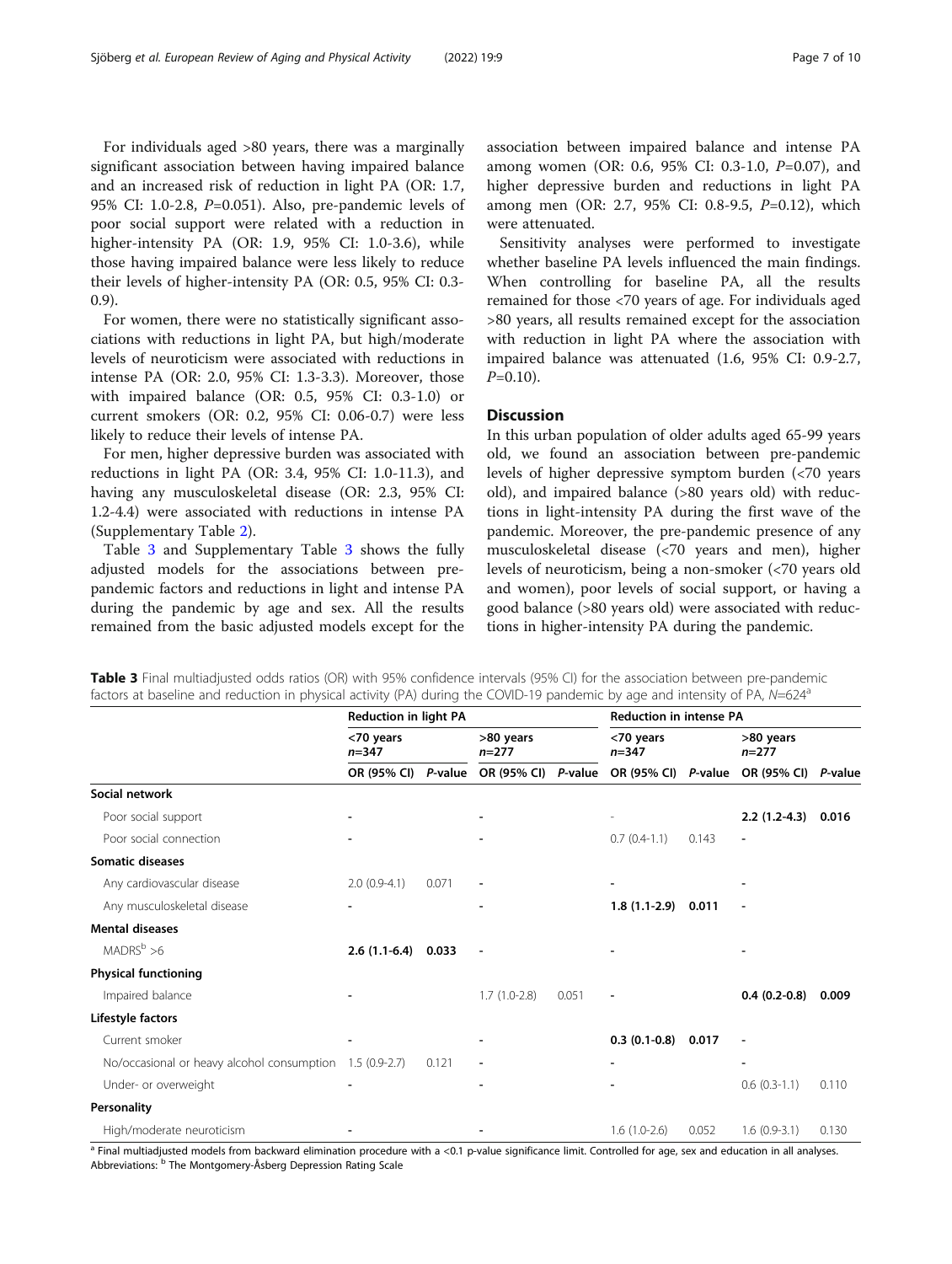To the best of our knowledge, this is the first study investigating pre-pandemic factors associated with reductions of PA levels in a population-based sample of older adults. However, our findings corroborate and extend results from recent studies showing that pre-pandemic levels of mental health, frailty-related symptoms, and social contacts were associated with changes in PA levels during the COVID-19 outbreak among frail older adults and individuals at risk of developing dementia [[6,](#page-8-0) [10](#page-9-0)]. Furthermore, we found that differential factors were associated with reduction in light versus intense PA. Our findings are supported by previous research showing different correlates for light and intense PA among older adults [\[14](#page-9-0), [36,](#page-9-0) [37\]](#page-9-0).

We found that higher pre-pandemic levels of depressive symptoms were associated with a reduction in lightintensity PA in those aged <70 years. Our results are in accordance with previous research showing depression to be inversely associated with PA [[12\]](#page-9-0), and with the results from Perez et al., who found higher depressive symptoms scores to be related to reductions or maintenance of insufficient PA during the COVID-19 pandemic  $[10]$  $[10]$ . The association between depressive symptom burden and reductions in light-intensity PA was only detected in the younger age group (<70 years) and may be explained by older individuals' preference for positive over negative stimuli in cognitive processing [[38\]](#page-9-0). This might make younger-old individuals more prone to change their participation in healthy behaviors, such as PA, when being exposed to higher levels of depressive symptoms, as compared to the oldest-old individuals.

Our results that impaired balance was marginally associated with a reduction in light-intensity PA among the oldest-old during the pandemic is consistent with previous literature, showing that deficits in balance seem to be a strong predictor of activity limitations in older adults [\[39\]](#page-9-0). By contrast, we found that having a good balance was associated with a reduction in higherintensity PA in the same age group. Considering that the oldest-old individuals with poor balance are less likely to engage in higher-intensity PA, this finding is not unexpected. Previous research has shown that persons with musculoskeletal diseases in general spend most of their time in sedentary activities [\[40\]](#page-9-0). The present study further showed that adults younger than 70 years and men who had a musculoskeletal disease were more likely to reduce their participation in higher-intensity PA. Considering that PA is a key component in the treatment of musculoskeletal disease  $[41]$ , this reduction may have particularly detrimental effects.

Previous studies on the association between social support and PA in older adults have produced inconsistent results [\[42](#page-9-0)]. However, our finding that poor prepandemic levels of social support were associated with a

reduction in higher-intensity PA during the pandemic among those aged >80 years, is partly in line with a previous study from our group. This study suggests that higher levels of social support correlate positively with more time spent in light PA, especially among the oldest-old individuals [[37](#page-9-0)]. Our results are also partly in line with a Finnish study showing that those who lived alone were more susceptible to reduce their levels of PA and physical functioning during the first outbreak [\[6](#page-8-0)], and a Spanish study showing that social contacts outside the family were related to an improvement or maintenance of sufficient PA during the first wave of the pandemic [[10](#page-9-0)].

Surprisingly, we found that being a non-smoker was associated with a reduction in higher-intensity PA during the pandemic in those aged <70 years and among women. Previous research indicates that smoking is unrelated to PA [\[43\]](#page-9-0). It has however been suggested that nicotine may induce an increased risk seeking behavior [[44\]](#page-9-0), which could provide one possible explanation to our finding of smokers being more likely to perform higher-intensity PA during the pandemic, e.g., being more likely to visit a gym. However, since the number of smokers was relatively low, this finding should be interpretated with caution and verified in future studies. Moreover, our finding that those <70 years and women with moderate/high neurotic personality-traits had a tendency to reduce their levels of high-intensity PA during the pandemic is in line with studies showing that persons with higher levels of neuroticism are more risk averse than those with lower levels of neuroticism [[45\]](#page-9-0).

Major strengths of this study are the large populationbased sample of older individuals with a wide age-range (65-99 years), which enabled stratified analyses. Furthermore, the longitudinal study design made it possible to study temporality and minimized the possibility of recall bias. Some limitations also need to be addressed. First, this work used a telephone interview to assess changes in PA levels, and respondent bias might therefore not be fully discarded. Second, Kungsholmen is a relatively affluent area in Stockholm, Sweden, and those with missing data were older and less healthy, as compared to the analytical sample. Nevertheless, these potential limitations may, if anything, have led to an underestimation of the associations of pre-pandemic levels of physical, mental, social and lifestyle factors with reductions in PA. Third, the outcome measure was collected during a specific time of the year (May-September). Since individuals may be more active during the spring and summer [\[46](#page-9-0)], this may have led to an underestimation of the reduction in PA since, when asked about differences with prepandemic PA levels, participants may have taken the preceding fall or winter period as a reference, when PA levels might already have been lower. Fourth, even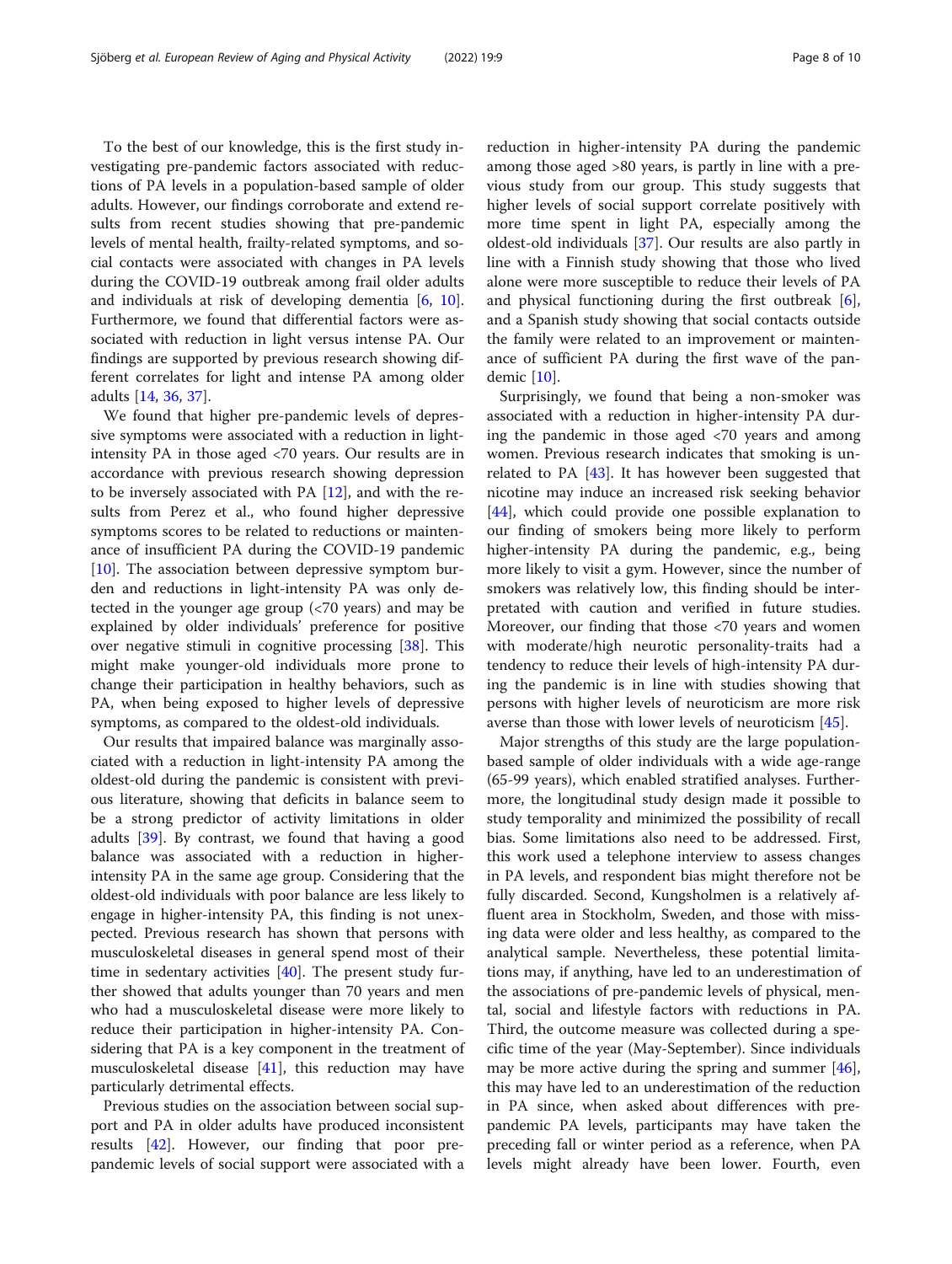<span id="page-8-0"></span>though we applied a backward elimination procedure in our multiple regression models, whereby we only included those risk factors with P-values <0.1 in univariate associations with PA reductions, we cannot eliminate the possibility of type 2 error. Fifth, no further assessments of the exposures were available between the baseline assessment (years 2016-2019) and SNAC-K COVID19 Study (May-September 2020), which limited our possibility to explore potential changes in the exposure variables until the beginning of the pandemic. Finally, the dichotomization of the exposures and outcome may have reduced sensitivity due to loss of information. However, this eased the overall interpretability and increased the power of the study.

# Conclusions

We found that pre-pandemic levels of depressive symptoms and impaired balance were related to a reduction in light-intensity PA, while the presence of any musculoskeletal disease, higher levels of neuroticism, and poor levels of social support were associated with reductions in higher-intensity PA during the first wave of the pandemic. More population-based studies in different settings and countries are needed to further confirm these results. Taken together, for future pandemics or waves of COVID-19, development of strategies and specific attention from society and health care is warranted for older individuals with psychiatric- or physical illness/ dysfunction, as well as those with poor social support to counteract reductions in physical activities.

#### Supplementary Information

The online version contains supplementary material available at [https://doi.](https://doi.org/10.1186/s11556-022-00287-z) [org/10.1186/s11556-022-00287-z.](https://doi.org/10.1186/s11556-022-00287-z)

Additional file 1: Supplementary Table 1. Adjusted odds ratios (OR) with 95% confidence intervals (95% CI) for the association between prepandemic factors at baseline and reduction in physical activity (PA) during the Covid-19 pandemic by intensity of PA,  $N=624^a$ . .

Additional file 2: Supplementary Table 2. Adjusted odds ratios (OR)<sup>a</sup> with 95% confidence intervals (95% CI) for the association between prepandemic factors at baseline and reduction in physical activity (PA) during the COVID-19 pandemic by sex and intensity of PA, N=624.

Additional file 3: Supplementary Table 3. Final multiadjusted odds ratios (OR) with 95% confidence intervals (95% CI) for the association between pre-pandemic factors at baseline and reduction in physical activity (PA) during the COVID-19 pandemic by sex and intensity of PA,  $N=624^a$ . .

#### Acknowledgements

In addition to the funding agencies, we would also like to extend our thanks for the invaluable contributions by the study participants and data collection staff.

#### Authors' contributions

A-K W and LS contributed to the conception and design of the study, and the formulation of the research questions. LS analyzed the data, and A-K W and LS drafted the manuscript. All authors contributed to the interpretation of the data, critical revision of the manuscript, and approval for the final manuscript to be published.

#### Funding

The Swedish National Study on Aging and Care, SNAC (www.snac.org) is financially supported by the Ministry of Health and Social Affairs, Sweden, the participating County Councils and Municipalities, and the Swedish Research Council (VR) (Grant no: 2011-6243 and 2017-06088), as well as the Swedish Research Council for Health, Working Life and Welfare (2016-07175). This study was also supported by specific grants from the Swedish Research Council (grant no: 2017-00639 and 2020-05931). The financial sponsors had no role in the design, execution, analysis, interpretation of data, or writing of the study. Open Access funding provided by Karolinska Institute.

## Availability of data and materials

Data are from the SNAC-K ([https://www.snac-k.se/\)](https://www.snac-k.se/) project, a populationbased studies on aging and dementia. Access to the original data is available to the research community upon approval by the SNAC-K data management and maintenance committee. Application for accessing the data can be submitted to Maria Wahlberg (Maria.Wahlberg@ki.se) at the Aging Research Center, Karolinska Institutet.

#### **Declarations**

#### Ethics approval and consent to participate

Informed and written consent have been collected directly from each participant. The Regional Ethics Review Board in Stockholm has approved all phases of the SNAC-K study, as well as the SNAC-K COVID19 study (dnr: 2020-02497).

#### Consent for publication

Not applicable.

#### Competing interests

None of the authors had any conflict of interest in relation to this paper.

#### Author details

<sup>1</sup> Aging Research Center, Department of Neurobiology, Care Sciences and Society, Karolinska Institutet and Stockholm University, Tomtebodavägen 18ASE-171 65, Solna, Stockholm, Sweden. <sup>2</sup>Stockholm Gerontology Research Center, Stockholm, Sweden. <sup>3</sup>Women's Health and Allied Health Professionals Theme, Medical Unit Medical Psychology, Karolinska University Hospital, Stockholm, Sweden. <sup>4</sup> Division of Physiotherapy, Department of Neurobiology, Care Sciences and Society, Karolinska Institutet, Stockholm, Sweden.

#### Received: 19 November 2021 Accepted: 2 March 2022 Published online: 01 April 2022

#### References

- 1. World Health Organization (WHO). Coronavirus [Internet]. 2021. [Available from: https://www.who.int/health-topics/coronavirus#tab=tab\_1.
- 2. Public Health Agency of Sweden. Regulations and General guidelines. [Internet]. 2021. [Available from: https://www.folkhalsomyndigheten.se/thepublic-health-agency-of-sweden/communicable-disease-control/covid-19/ regulations-and-general-guidelines/.
- 3. Public Health Agency of Sweden. COVID-19 and at-risk groups. [Internet]. 2021. [Available from: https://www.folkhalsomyndigheten.se/the-publichealth-agency-of-sweden/communicable-disease-control/covid-19/protectyourself-and-others-from-spread-of-infection/covid-19-and-at-risk-groups/.
- 4. Ammar A, Brach M, Trabelsi K, Chtourou H, Boukhris O, Masmoudi L, et al. Effects of COVID-19 Home Confinement on Eating Behaviour and Physical Activity: Results of the ECLB-COVID19 International Online Survey. Nutrients. 2020;12(6):1583.
- 5. Togni G, Puccinelli PJ, Costa T, Seffrin A, de Lira CAB, Vancini RL, et al. Factors Associated with Reduction in Physical Activity during the COVID-19 Pandemic in São Paulo, Brazil: An Internet-Based Survey Conducted in June 2020. Int J Environ Res Public Health. 2021;18(21)
- 6. Lehtisalo J, Palmer K, Mangialasche F, Solomon A, Kivipelto M, Ngandu T. Changes in Lifestyle, Behaviors, and Risk Factors for Cognitive Impairment in Older Persons During the First Wave of the Coronavirus Disease 2019 Pandemic in Finland: Results From the FINGER Study. Front Psychiatry. 2021; 12:624125.